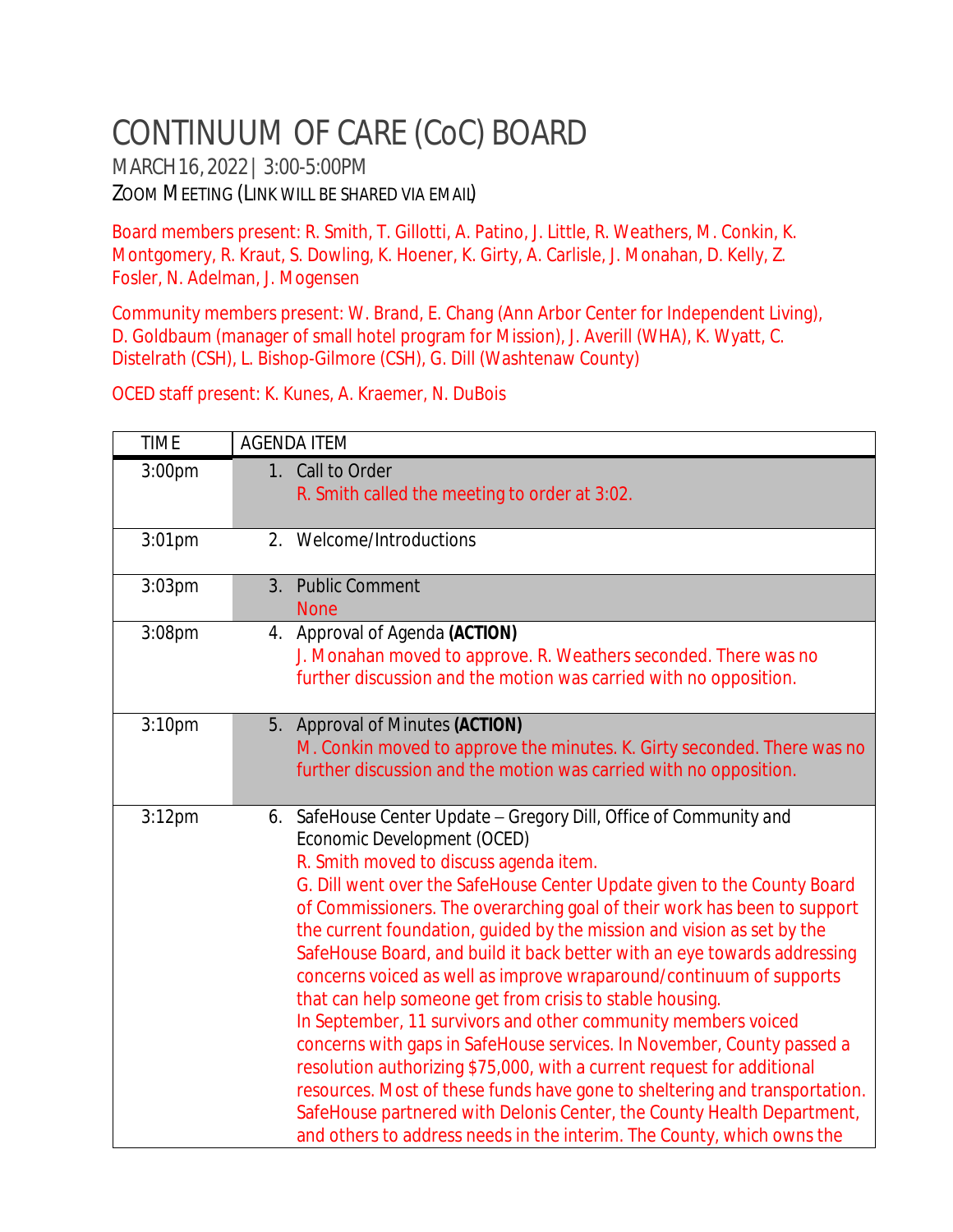building, has addressed infrastructure concerns—remodeling the kitchen, updating bedrooms/bathrooms (with intention to soften the atmosphere to make it feel less institutional). To address security concerns, they are working with the Sheriff's Office to route CCTV camera footage to central command and might look at a perimeter fence later in the spring. Between 8/1/21-1/26/22, 2216 calls were made for assistance—primarily for legal support & emergency response.

The County is working to update its contract with SafeHouse and make new budget recommendations—since it is a budget year and new opportunities (such as through ARPA) may be available.

Eleanor asked about the accessibility of the space—are there reasonable accommodations for people in wheelchairs or with other mobility concerns? Previously, some people have been unable to access SafeHouse for this reason. G. Dill answered that one of the County's priorities is to make all of its buildings accessible. K. Montgomery added that the building, including the shelter, is ADA compliant – with two bedrooms on the bottom floor that are accessible.

A. Patino asked for more details on how the Sheriff's Office will be monitoring the video footage. G. Dill provided context: the County has a CCTV system covering many locations that are all connected to one source. Certain feeds can be centrally monitored by the Sheriff's Office. These feeds would only be of public spaces (e.g., entry ways, parking lots—not rooms). K. Montgomery said there would be more conversation about the implications for people who came into SafeHouse—they would need to develop guidelines and consider the ramifications.

A. Carlisle asked if it was determined if any of the 11 clients were wrongly terminated from SafeHouse, and if the homeless service system could have served them elsewhere. G. Dill said the investigation didn't cover that; the main goal was to provide residents in crisis with options and they will continue to engage in planning for better services moving forward.

R. Kraut asked if the reported number of calls represented calls or callers. K. Montgomery answered that they are individual calls, so people could have called multiple times.

T. Gillotti asked if other SafeHouse policies are under consideration for change, such as the 35-day stay. G. Dill responded they are compiling evidence and best practices from other shelters in the region and across the country, and that 35-day stay was fairly typical, but there is a need for support beyond that. This will also come down to a question about resources and where this fits among competing priorities, both within the Blueprint to End Homelessness and across other county priorities. "One homeless person in our community is too many." There is an opportunity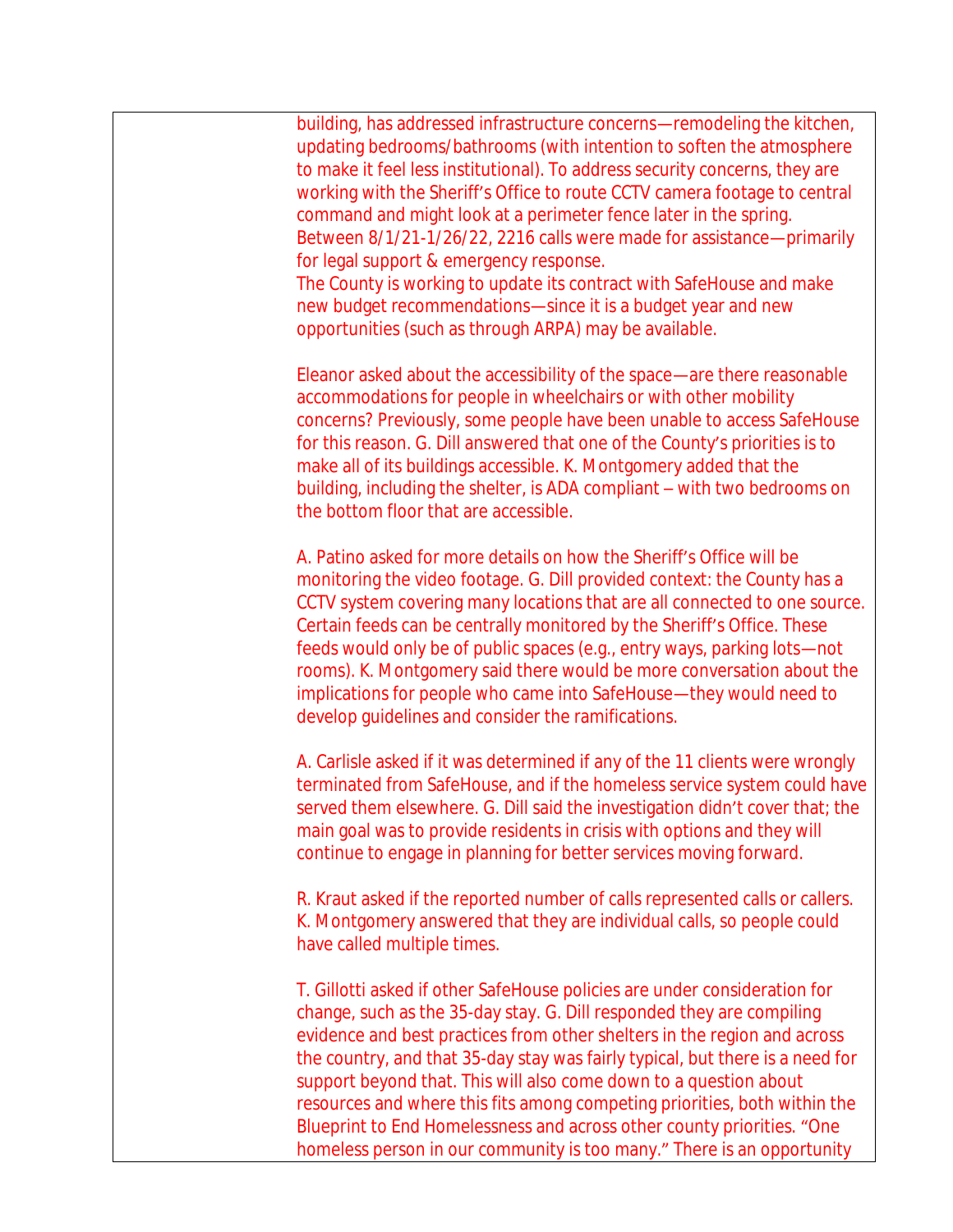|           | in this budget planning year to take this strategic lens.                                                                                                                                                                                                                                                                                                                                                                                                                                                                                                                                                                                                                                                                                                                                                                                                                                                                                                               |
|-----------|-------------------------------------------------------------------------------------------------------------------------------------------------------------------------------------------------------------------------------------------------------------------------------------------------------------------------------------------------------------------------------------------------------------------------------------------------------------------------------------------------------------------------------------------------------------------------------------------------------------------------------------------------------------------------------------------------------------------------------------------------------------------------------------------------------------------------------------------------------------------------------------------------------------------------------------------------------------------------|
|           | No further discussion.                                                                                                                                                                                                                                                                                                                                                                                                                                                                                                                                                                                                                                                                                                                                                                                                                                                                                                                                                  |
| 3:32pm    | 7. Shelter Updates (Individuals)<br>a. Dan Kelly, Shelter Association of Washtenaw County (SAWC)<br>b. Krista Girty, Ozone House<br>R. Smith moved to discuss agenda item.<br>D. Kelly said winter shelter will likely be open until April 3rd, depending on                                                                                                                                                                                                                                                                                                                                                                                                                                                                                                                                                                                                                                                                                                            |
|           | the weather. The latest it has been open historically is April 13 <sup>th</sup> . The final<br>date will be confirmed soon. They are planning next steps with guests,<br>with the goal of connecting everyone to other shelter or permanent<br>housing. COVID update: the December outbreak petered out by February.<br>One person is in isolation right now. Testing continues in partnership with<br>Biovision and public health. A new partnership with MDHHS provides<br>nursing support for people in hotels, and a new health and safety<br>coordinator has been helpful as well. The census hovers around 145 per<br>night, including all beds (onsite and offsite) which is relatively average,<br>historically. There was an increase in overdoses at the beginning of the<br>season but none recently, although staff are trained for it.                                                                                                                     |
|           | K. Girty reported that Ozone House Welcome Center (1600 N Huron River<br>Drive, Ypsilanti) is doing a soft open this week and will be going back to<br>fully open: 9am-8pm Mon-Thurs & 9am-5pm on Friday. Young people (12-<br>24) can drop by. There are two welcome workers, several volunteers and a<br>social worker, and more services will start soon. At Miller House<br>(transitional living), three people exited, so three new people will be<br>moving in, to maintain full capacity (of 10). At Safe Stay (minor shelter),<br>they have been experiencing difficulties due to COVID-19 among staff. It is<br>now fully open with a capacity of 6 people. Ozone House has also been<br>doing advocacy work around House Bill 5756 to amend parental consent<br>policies (which would allow Ozone House to serve youth in more of a<br>'shelter' program than a 'treatment' program, as intended) and to increase<br>funding for youth services in the state. |
|           | A. Carlisle asked if there was anything the CoC Board could do in support<br>of this advocacy, K. Girty said they would think about it and reach back<br>out. D. Kelly offered to make connection to policy person at MCAH.                                                                                                                                                                                                                                                                                                                                                                                                                                                                                                                                                                                                                                                                                                                                             |
|           | A. Patino asked to clarify times/location for drop-in center. K. Girty said<br>more information will be publicized by the end of the week.<br>No further discussion.                                                                                                                                                                                                                                                                                                                                                                                                                                                                                                                                                                                                                                                                                                                                                                                                    |
| $3:42$ pm | 8. Shelter Updates (Families)<br>a. Marla Conkin, Salvation Army<br>b. Rhonda Weathers, SOS Community Services                                                                                                                                                                                                                                                                                                                                                                                                                                                                                                                                                                                                                                                                                                                                                                                                                                                          |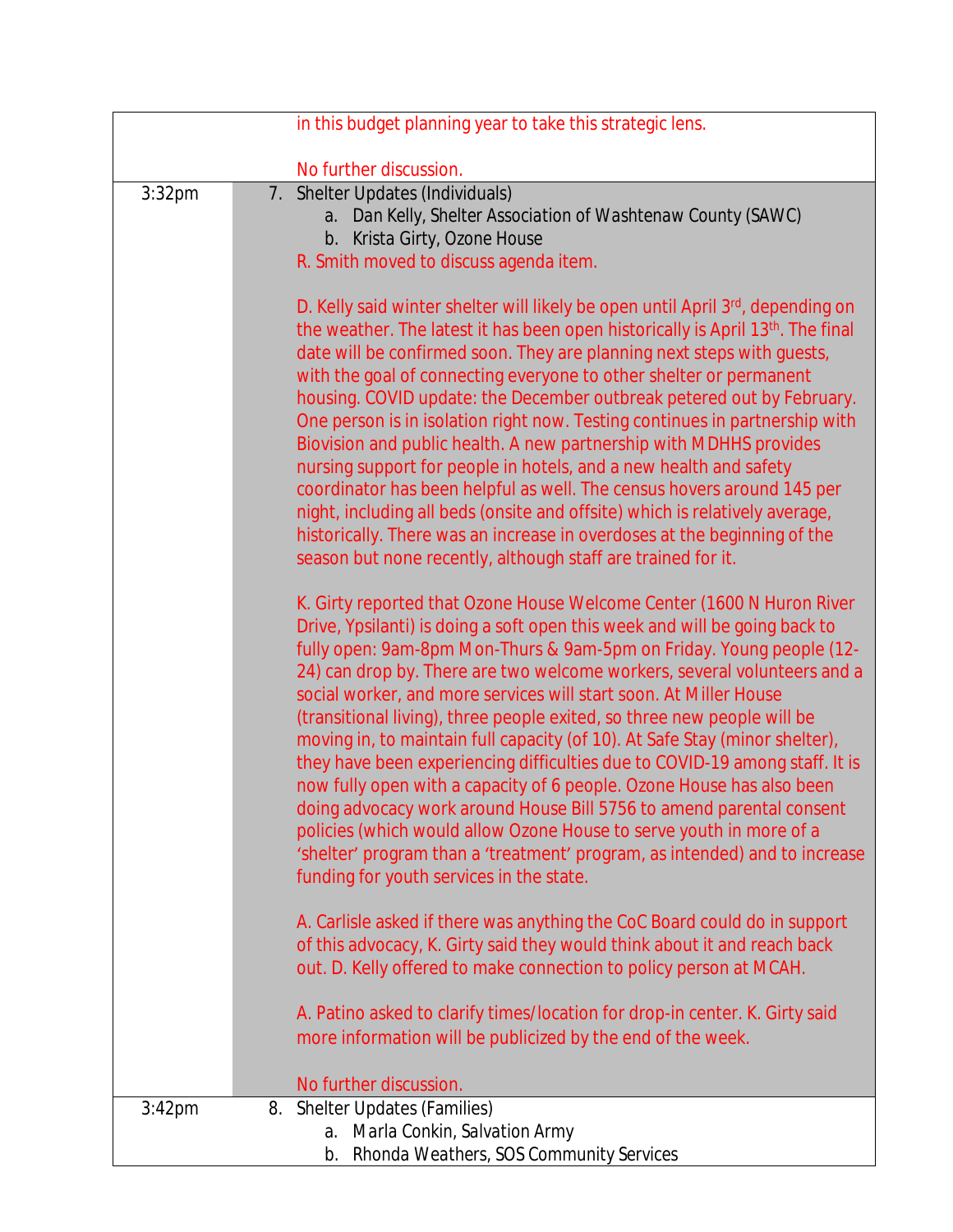|                    | c. Ellen Schulmeister, IHN at Alpha House                                                                                                                                                                                                                                                                                                                                                                                                                                                                                                                                                                                                                         |
|--------------------|-------------------------------------------------------------------------------------------------------------------------------------------------------------------------------------------------------------------------------------------------------------------------------------------------------------------------------------------------------------------------------------------------------------------------------------------------------------------------------------------------------------------------------------------------------------------------------------------------------------------------------------------------------------------|
|                    | d. Kim Montgomery, SafeHouse Center                                                                                                                                                                                                                                                                                                                                                                                                                                                                                                                                                                                                                               |
|                    |                                                                                                                                                                                                                                                                                                                                                                                                                                                                                                                                                                                                                                                                   |
|                    | R. Smith moved to discuss agenda item.                                                                                                                                                                                                                                                                                                                                                                                                                                                                                                                                                                                                                            |
|                    | M. Conkin: hoteling has continued since June 2021, serving 31 families to<br>date. 22 families have exited (3 to another shelter, 18 housed, 1 due to<br>noncompliance) & 9 are currently in the hotel. The average length of stay<br>is 57 days. Salvation Army entered into a MOU with Mission to help with<br>larger families (currently, cannot take families larger than 4 people).                                                                                                                                                                                                                                                                          |
|                    | R. Weathers: SOS operates 3 scattered-site shelters, currently at full<br>capacity. They are attempting to secure funding to increase capacity. They<br>are all 3-bedroom homes, so they can often take larger families.                                                                                                                                                                                                                                                                                                                                                                                                                                          |
|                    | E. Schulmeister was not present.                                                                                                                                                                                                                                                                                                                                                                                                                                                                                                                                                                                                                                  |
|                    | K. Montgomery: 11 families are in SafeHouse shelter. Both the 24-hour<br>helpline (how survivors call in to access services) and shelter are very busy.                                                                                                                                                                                                                                                                                                                                                                                                                                                                                                           |
|                    | No further discussion.                                                                                                                                                                                                                                                                                                                                                                                                                                                                                                                                                                                                                                            |
| 3:52 <sub>pm</sub> | New Human Services Partnership - Teresa Gillotti, Office of Community and<br>9.<br>Economic Development (OCED)<br>R. Smith moved to discuss agenda item.                                                                                                                                                                                                                                                                                                                                                                                                                                                                                                          |
|                    | T. Gillotti discussed the County's new round of funding through the Human<br>Services Partnership. Information will be shared with listserv on Friday.<br>There are four main categories of eligible activities: emergency food<br>system, housing/homelessness, health/basic medical needs, childcare.<br>Housing/homelessness can include PSH, RRH, and case management.<br>Awards will be 5-year grants around \$200-300,000 (total amount available<br>is approximately \$2.3 million across the four categories). More funding<br>might come through Ann Arbor city ARPA funds (decision will be made<br>4/4), County ARPA funds, or other funding partners. |
|                    | No further discussion.                                                                                                                                                                                                                                                                                                                                                                                                                                                                                                                                                                                                                                            |
| 4:00pm             | 10. HUD 2022 Rubric Review - Andrew Kraemer, Office of Community and<br>Economic Development (OCED)                                                                                                                                                                                                                                                                                                                                                                                                                                                                                                                                                               |
|                    | R. Smith moved to discuss agenda item.                                                                                                                                                                                                                                                                                                                                                                                                                                                                                                                                                                                                                            |
|                    | A. Kraemer shared the process around Rubric Review, inviting participation<br>from staff and clients/former clients at agencies. The first meeting is 3/25,<br>and A. Kraemer will send more information to the CoC Listserv.                                                                                                                                                                                                                                                                                                                                                                                                                                     |
|                    | No further discussion.                                                                                                                                                                                                                                                                                                                                                                                                                                                                                                                                                                                                                                            |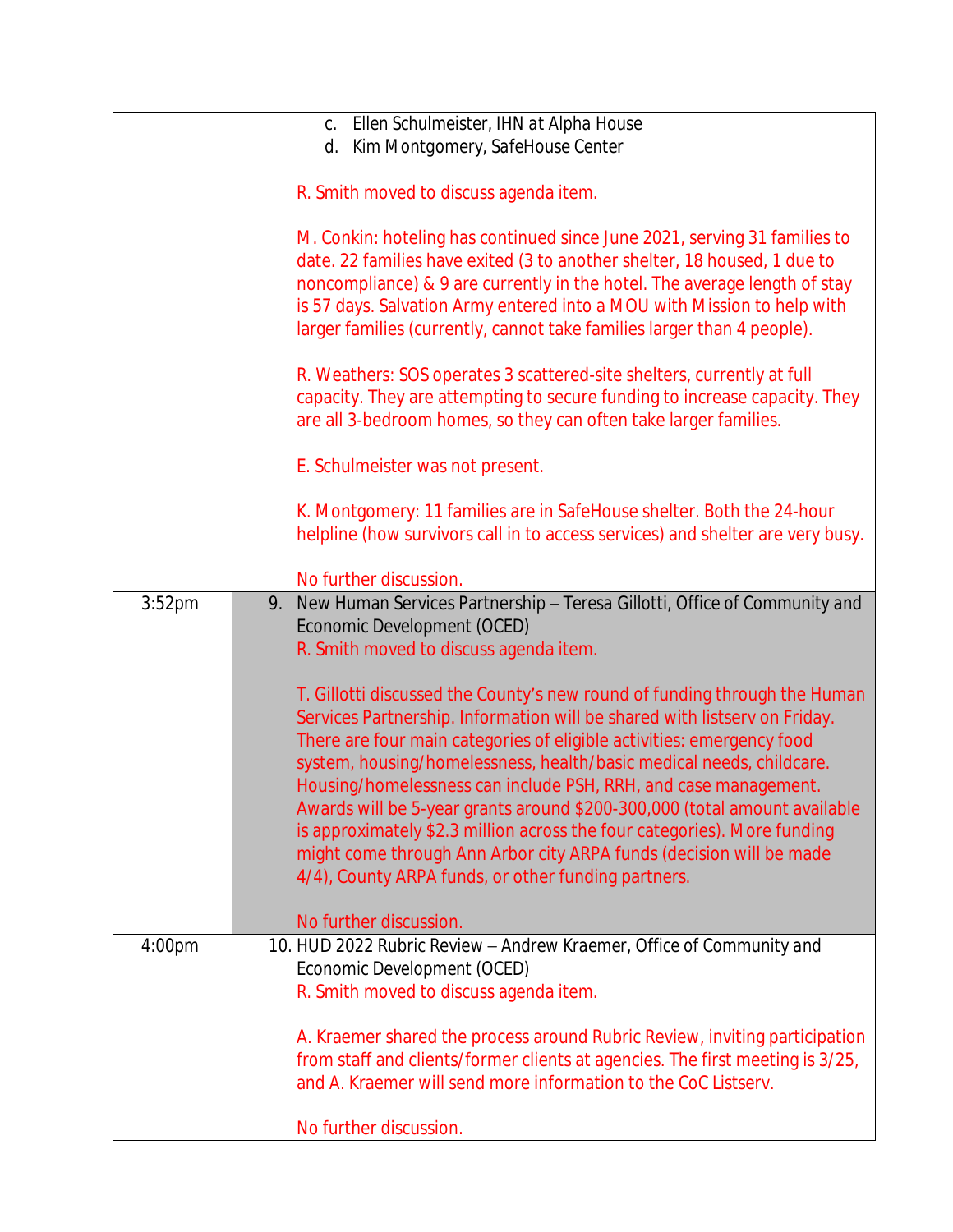| 4:05pm             | 11. COVID Emergency Rental Assistance (CERA)                                                       |
|--------------------|----------------------------------------------------------------------------------------------------|
|                    | a. Program Updates - Kristin Kunes, Office of Community and                                        |
|                    | Economic Development (OCED)                                                                        |
|                    | b. Partner Updates - Marla Conkin, Salvation Army and Rhonda                                       |
|                    | <b>Weathers, SOS Community Services</b>                                                            |
|                    | R. Smith moved to discuss agenda item.                                                             |
|                    | K. Kunes highlighted new flyer developed by OCED and shared with CoC                               |
|                    | listserv to cover high-level CERA & ESG-CV information. MSHDA is                                   |
|                    | expecting that paper and electronic applications for CERA will no longer be                        |
|                    | accepted after May, exact date to be finalized about 3-4 weeks prior. All                          |
|                    | existing applicants will be processed as funds are available.                                      |
|                    |                                                                                                    |
|                    | M. Conkin shared that they have spent \$6.4 million, approving over 1,000                          |
|                    | applications averaging about \$5900 in assistance per family.                                      |
|                    |                                                                                                    |
|                    | R. Weathers said they have also approved over 1,000 cases, obligating over                         |
|                    | \$8 million in funding. Most common denial reason is duplicates.                                   |
|                    | No further discussion.                                                                             |
| 4:15pm             | 12. HUD/MSHDA ESG-CV Spenddown Updates - Kristin Kunes, Office of                                  |
|                    | Community and Economic Development (OCED)                                                          |
|                    | R. Smith moved to discuss agenda item.                                                             |
|                    |                                                                                                    |
|                    | K. Kunes shared that HUD & MSHDA are closely monitoring ESG-CV, which                              |
|                    | ends 9/30/22. MSHDA ESG-CV dollars are 43% spent down as of last month                             |
|                    | across the community. HUD ESG-CV dollars are about 60% spent down                                  |
|                    | across the community. MSHDA has earlier spend down expectations, and if                            |
|                    | they are not met, might re-allocate funds. Conversations are currently                             |
|                    | happening about how to facilitate spend down with providers, as well as                            |
|                    | explore implications/flexibilities with HUD and MSHDA.                                             |
|                    |                                                                                                    |
| 4:20 <sub>pm</sub> | No further discussion.<br>13. Moving To Work - Weneshia Brand, Ann Arbor Housing Commission (AAHC) |
|                    | R. Smith moved to discuss agenda item.                                                             |
|                    |                                                                                                    |
|                    | W. Brand announced that AAHC was selected to participate in the MTW                                |
|                    | Demonstration, focused on landlord incentives. This will allow AAHC to use                         |
|                    | a portion of administrative fee funding with more flexibility - for example,                       |
|                    | to pay for tenant's security deposits, application feeds, etc.- to maintain                        |
|                    | current landlords and incentivize new landlords. They are currently                                |
|                    | attending a series of HUD webinars to learn more about the rules and                               |
|                    | regulations, after which they will hold public hearings/meetings (targeting                        |
|                    | May). AAHC is asking for the CoC's input in terms of what strategies work                          |
|                    | in Ann Arbor and what gaps can be filled. In addition to public meetings                           |
|                    | there will be work groups, which will need volunteers. The MTW plan                                |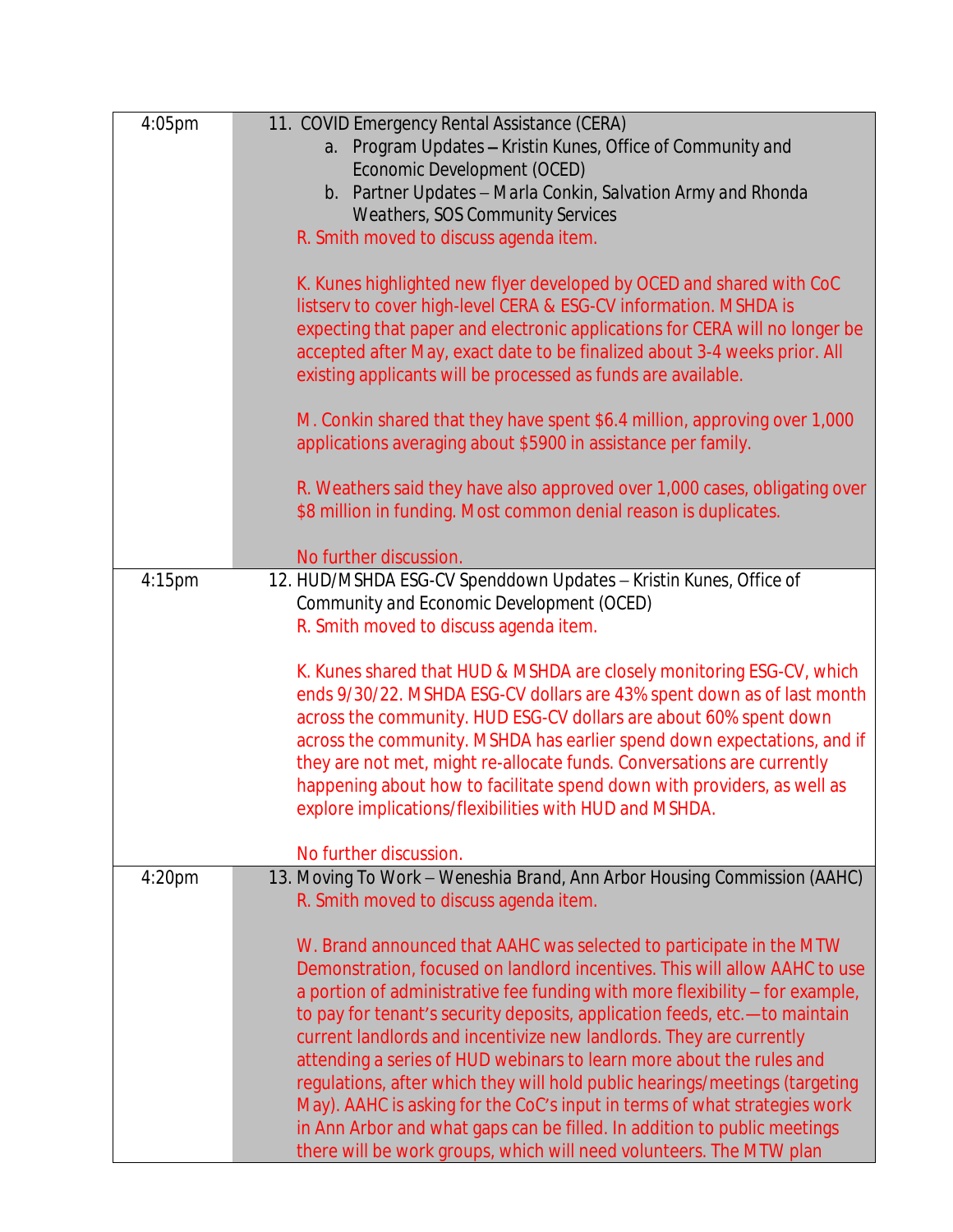|                    | should be finalized by the end of 2022 or beginning of 2023. People who<br>are interested in helping or who have ideas or feedback should reach out<br>to W. Brand: WRBrand@a2gov.org.<br>K. Kunes thanked W. Brand for sharing the information. W. Brand offered<br>to do presentations in other settings to increase opportunities for input.<br>W. Brand also shared that waitlist is open for project-based vouchers.<br>J. Little asked if W. Brand had reached out to Ann Arbor Apartment<br>Association and Board of Realtors. W. Brand said they are on the list.<br>No further discussion.                                                                                                                                                                                                                                                                                                                                                                                                                              |
|--------------------|----------------------------------------------------------------------------------------------------------------------------------------------------------------------------------------------------------------------------------------------------------------------------------------------------------------------------------------------------------------------------------------------------------------------------------------------------------------------------------------------------------------------------------------------------------------------------------------------------------------------------------------------------------------------------------------------------------------------------------------------------------------------------------------------------------------------------------------------------------------------------------------------------------------------------------------------------------------------------------------------------------------------------------|
| 4:30 <sub>pm</sub> | 14. CoC Board Development - Catherine Distelrath and Lindsey Bishop Gilmore,<br>Corporation for Supportive Housing (CSH)<br>R. Smith moved to discuss agenda item.                                                                                                                                                                                                                                                                                                                                                                                                                                                                                                                                                                                                                                                                                                                                                                                                                                                               |
|                    | L. Bishop Gilmore and C. Distelrath re-introduced the work CSH started<br>doing with the CoC last year around strategic planning & board<br>engagement. The work paused due to staff turnover and is now<br>continuing. Prior to the pause, they had completed 1:1 feedback sessions<br>with 23 people. Over half of the members interviewed had been on the<br>Board for more than 4 years yet nearly 50% expressed limited<br>understanding of role/function and role of board members & 38%<br>expressed challenges in identifying/activating around issues. Issue areas<br>include limited understanding of board/board member role; structural/<br>cultural challenges to full board engagement; significant potential to fully<br>activate board members; need for additional perspectives to equitably<br>respond to homelessness (BIPOC faith groups and communities in general,<br>nontraditional organizations serving people with housing insecurity); and<br>that zoom meetings & pandemic impacted Board relations. |
|                    | T. Gillotti & R. Smith agreed this assessment still holds.                                                                                                                                                                                                                                                                                                                                                                                                                                                                                                                                                                                                                                                                                                                                                                                                                                                                                                                                                                       |
|                    | A Patino added that it is difficult to create relationships in the virtual world<br>but that deeper connections could lead to more participatory meetings.                                                                                                                                                                                                                                                                                                                                                                                                                                                                                                                                                                                                                                                                                                                                                                                                                                                                       |
|                    | R. Kraut asked if mechanisms like breakout rooms could be used within the<br>formality of the CoC Board structure.                                                                                                                                                                                                                                                                                                                                                                                                                                                                                                                                                                                                                                                                                                                                                                                                                                                                                                               |
|                    | J. Mogensen recognized that some people are in many different planning<br>spaces around homelessness. What is the right space for conversations<br>without duplication? What is missing and should be addressed?                                                                                                                                                                                                                                                                                                                                                                                                                                                                                                                                                                                                                                                                                                                                                                                                                 |
|                    | K. Kunes agreed with importance of relationship building and emphasized<br>the need to create conversations that are representative of the system as<br>a whole (case managers, supervisors, etc.)                                                                                                                                                                                                                                                                                                                                                                                                                                                                                                                                                                                                                                                                                                                                                                                                                               |